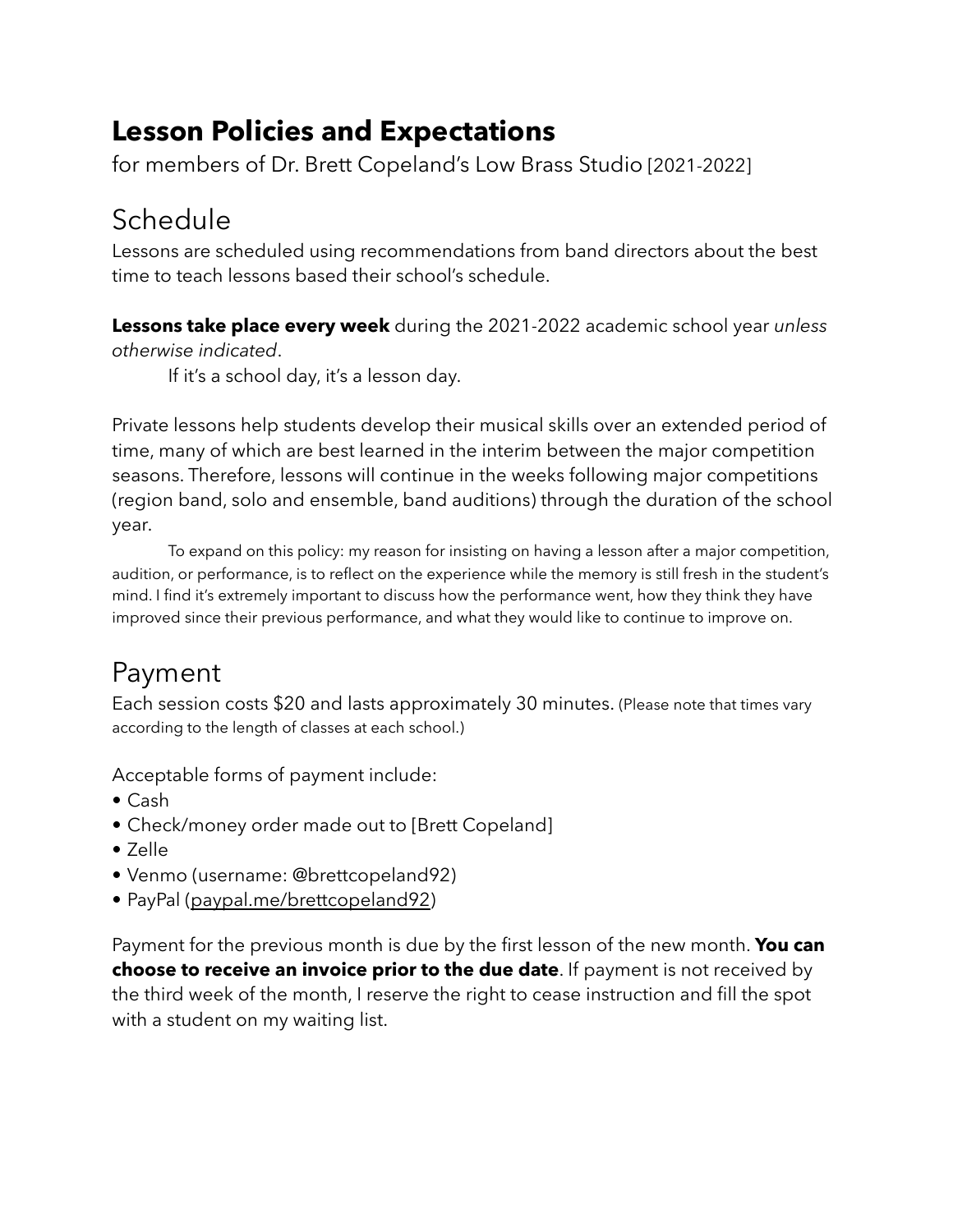# School Holidays

If your lesson coincides with a school holiday, I will contact you to schedule a makeup lesson.

# Absence Policy

#### Excused Absences

In order for an absence to be considered "excused," meaning you won't be charged for it, Dr. Copeland requires 24-hours notice prior to the absence. Excused absences will be rescheduled without extra charge.

In the event of a sudden illness, family emergency, etc., please contact me as soon as possible before your lesson (even if it is less than 24 hours before). I understand that illnesses and emergencies are never planned, and we will handle these instances on a case-by-case basis.

#### Unexcused Absences

If I do not receive adequate notice prior to an absence (see above in "Excused Absences"), the absence will be considered unexcused, and you will be charged for the missed lesson without a makeup lesson. If you want to schedule a makeup for an unexcused lesson, you will be charged the price of an additional lesson.

#### School-related absences

The absence policy applies for lessons missed due to school-related activities (band trips, field trips, athletic trips, etc.). It is your responsibility to contact me directly if you will miss a lesson due to a school-related activity. Do not assume that the band directors will take care of this for you.

I suggest marking lessons in your weekly calendars (even if you have an in-class lesson) to help avoid any problems with these policies.

### Expectations

Students are given weekly assignments. The assignment should be practiced regularly over the course of the week and should be treated as important homework in other classes. Continual failure to practice assignments will result in notification to parents/guardians.